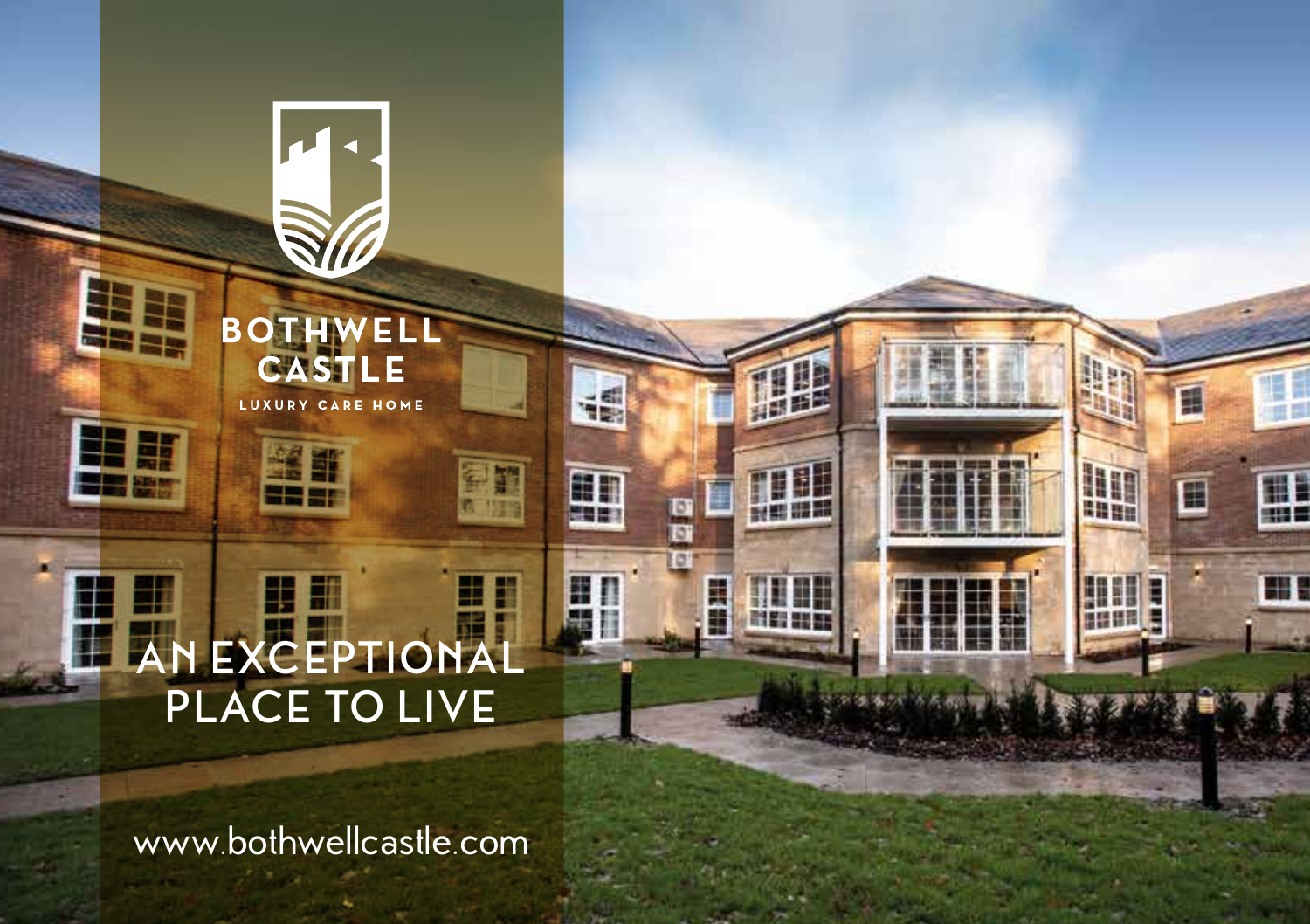EN SUITE LUXURY ROOMS | FINE DINING | CINEMA HAIR AND BEAUTY SALON | PIANO BAR | PRIVATE GARDENS FULL ACTIVITIES PROGRAMME



## OUR FACILITIES

Bothwell Castle is one of Scotland's most luxurious care homes.

We offer premier accommodation on an all-inclusive basis, and the highest levels of Residential, Dementia, Respite Care and Nursing support for all residents from our dedicated team.

Bothwell Castle is built on the ethos that each individual should be given every opportunity to live an enriched and independent life in a supportive, caring environment, ensuring that our home very quickly begins to feel like your home.



# THE HIGHEST STANDARDS OF CARE TAILORED JUST FOR YOU

# A Warm Welcome to Bothwell Castle Care Home

Arranged over three floors, Bothwell Castle Care Home offers private, spacious bedrooms each with an en suite and TV.

It also provides beautiful lounges, dining rooms, games rooms and a piano bar, as well as assisted bathrooms. Additional facilities include a cinema, hairdresser with nail bar, a tea room and private dining rooms where

- families and friends can dine privately with their loved one.
- Residents will enjoy exemplary standards of nursing care and a secure, enriched lifestyle with opportunities for companionship and new friends. We look forward to welcoming you into your new home – it's just the start of the next chapter in your life.



The Care Home forms part of the Bothwell community set back from the main road with level access to the entrance and grounds. The surroundings are perfect for residents wishing to maintain a more independent lifestyle, where families can visit with ease.